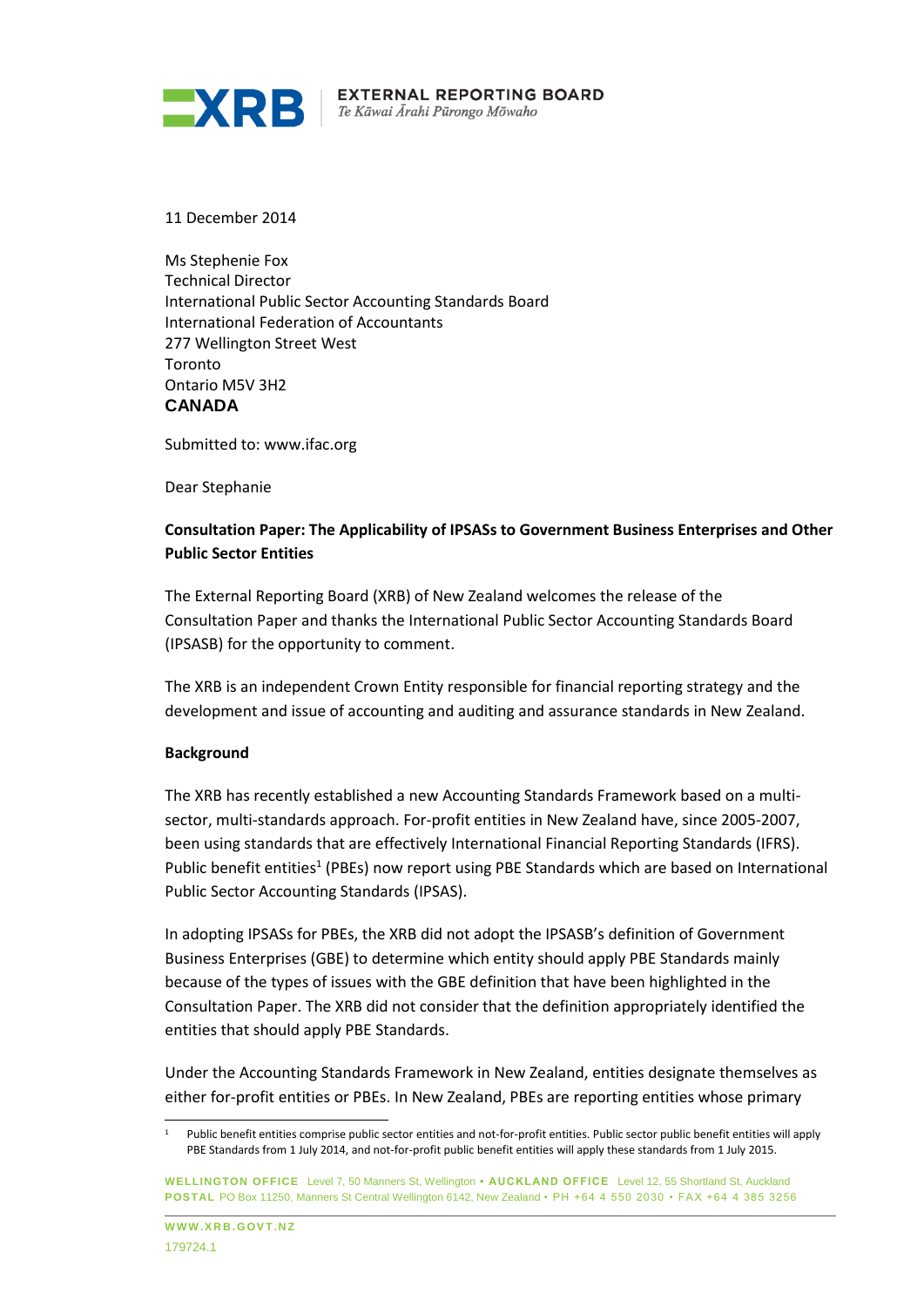objective is to provide goods and services for community or social benefit and where any equity has been provided with a view to supporting that primary objective rather than for a financial return to equity holders. Appendix A *When is an Entity a Public Benefit Entity* to Standard XRB A1 *Accounting Standards Framework (For-profit Entities plus Public Sector Public Benefit Entities plus Not-for-profit Entities Update)<sup>2</sup>* provides the necessary guidance to assist the entities to make this designation. Whether an entity is a PBE is determined by the primary objective of the entity. The guidance provides a series of indicators (and examples) that focus on the substance of an entity's purpose and which an entity should consider in determining whether it is a PBE. These indicators are:

- The entity's founding documents;
- The nature of the benefits;
- The quantum of expected financial surplus;
- The nature of the equity interest; and the nature of an entity's funding.

The guidance acknowledges that, in some instances, there may be conflicting indicators and professional judgement is required.

The New Zealand approach is similar in principle to that proposed by the IPSASB as Option 1a. Accordingly, the XRB strongly supports this option because it is appropriate that regulators and other relevant authorities should determine which entities should apply IPSASs within individual jurisdictions.

# **Specific Matters for Comment**

### **Specific Matters for Comment 1**

*Do you agree with the IPSASB's PV? If so, do you prefer Option 1a or Option 1b? Please give the reasons for your view.*

The XRB supports the IPSASB's preferred approach (Option 1a within Approach 1) which proposes to describe the characteristics of public sector entities for which IPSASs are intended without formally defining the term GBE.

We also agree with IPSASB's proposed description of the characteristics of public sector entities and that IPSASs are designed to apply to entities that:

- a) Are responsible for the delivery of services to the public with assets held primarily for their service potential and/or to make transfer payments to redistribute income and wealth; and
- b) Finance their activities, directly or indirectly, by means of taxes and/or transfers from other levels of government, social contributions, debt or fees and do not have capital providers that are seeking a return on their investment or a return of the investment.

l <sup>2</sup> Standard XRB A1 is accessible on[: http://xrb.govt.nz/includes/download.aspx?ID=133368](http://xrb.govt.nz/includes/download.aspx?ID=133368)